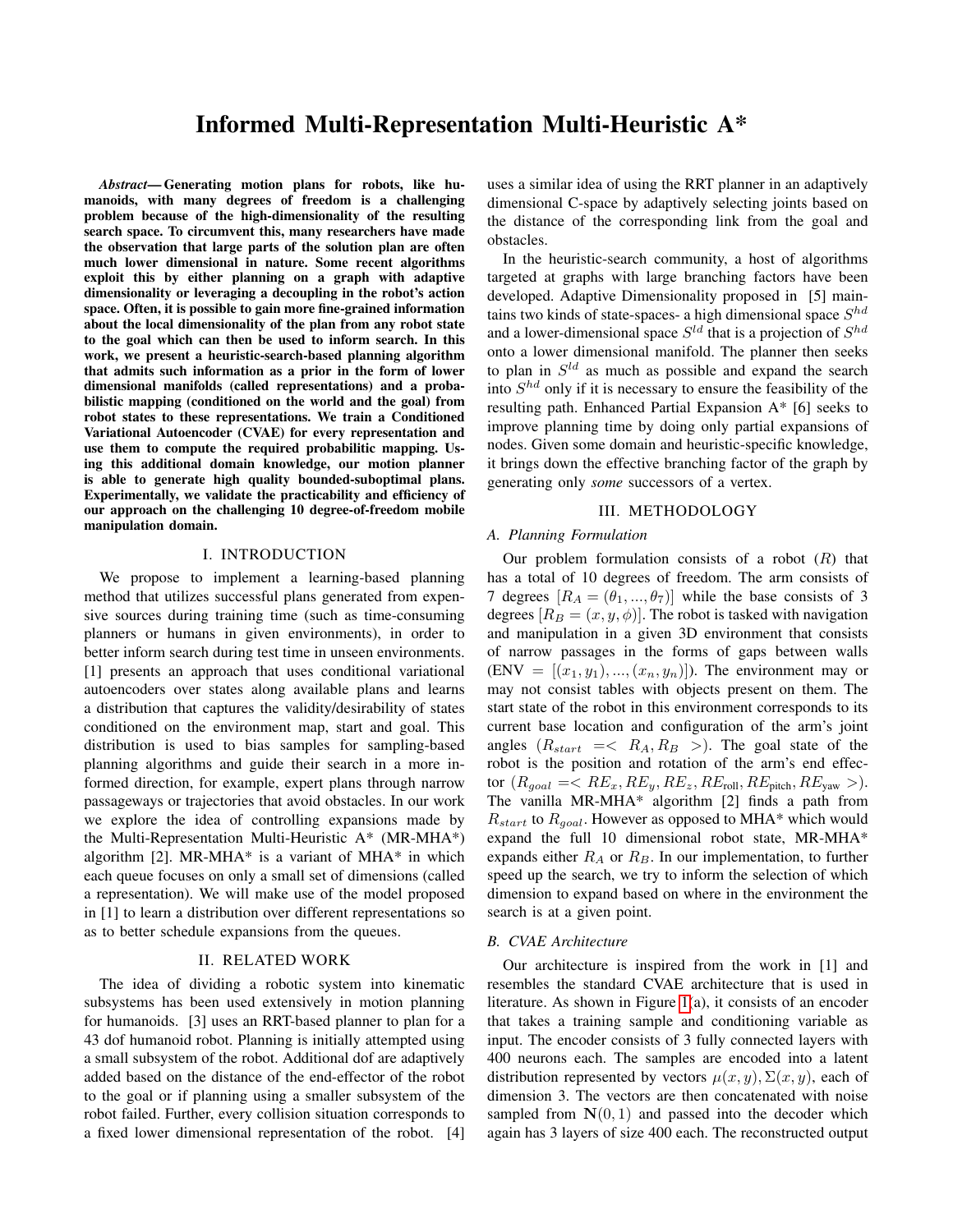<span id="page-1-0"></span>

Fig. 1: (a) CVAE Training (b) CVAE Testing [1]

<span id="page-1-1"></span>

Fig. 2: Top views of 2 Randomly generated map variants used for testing of CVAE and MR-MHA\* pipeline (lines are walls in 3Ds and squares are tables)

from the decoder and  $\mu(x, y), \Sigma(x, y)$  from the encoder are combined into the following loss function :

$$
\mathbf{L} = ||x - f(z, y)||^2 + D_{KL}(\mathcal{N}(\mu(x, y), \Sigma(x, y))||\mathcal{N}(0, I))
$$
\n(1)

As noted earlier, for informing MR-MHA\* using the knowledge of the environment, we want to predict environment locations where base should be expanded during search and where arm should be expanded. For this purpose we train two CVAEs, one for predicting locations where base should be used and another for predicting where arm dimension should be used. The input to either CVAE for training is the  $(x,y)$  location of the robot's base concatenated with the conditioning variable which in our case is the concatenation of : the  $(x,y)$  location of robot's base in  $R_{start}$ , the  $(x,y)$ location of the robot's base in  $R_{goal}$ , the (x,y) location of all the narrow gaps in the map.

## *C. CVAE Training*

Data Generation We require that the trained CVAE model is able to generalise to different start/goal pairs and different environments where positions of narrow gaps and obstacles change. Thus we developed a methodology to generate random maps with certain given specifications such as maximum number of gaps, height of the tables, width of the narrow gaps etc. A total of 20 maps were generated and 3 out of those were used for testing (as shown in Figure [2\)](#page-1-1). The test maps were not shown to the network during training phase. After generating the maps, the next step was to generate random collision free start/goal pairs for each map which could then be used by vanilla MR-MHA\* to generate trajectories and data for the CVAEs. We generated 500 start/goal pairs for each map by sampling random locations. For maps that contain tables, the goal was sampled to a location above each table, as would be required in a planning for manipulation task. The combination of generated maps and start/goal pairs requires the robot to traverse the map, go through narrow passages and finally position and orient its end-effector at the required goal location. Due to the complex nature of this task, the final generated trajectories contain expansions in arm as well as base dimension and all the trajectory data together serves as an input for training the two CVAEs. Observation of training also revealed, that the final plan does include arm expansions near the narrow gaps (where the robot may have to move its arm to get through the door) and near the goal where a table may or may not be located. Thus, if the CVAEs are trained to generate this data, they can be used during test time to inform MR-MHA\* as described in the next section.

## *D. CVAE Testing*

Running CVAE The first step to test the planner with incorporated CVAE output is to get predictions from the CVAE. For this purpose, the start/goal pair from the planning query and the narrow gap locations in the environment are concatenated together into the conditioning variable. This condition along with noise sampled from  $N(0, 1)$  is passed into the trained decoder models of arm and base CVAE to (x,y) locations on the map where arm and base should be expanded (as shown in Figure [1\(](#page-1-0)b)). Figure [3\(](#page-2-0)left) shows samples generated by arm and base decoders for a given map and start/goal locations. As we can see that the CVAE has been well conditioned on the gaps and start/goal pairs, generating samples going though the gaps in an unseen test environment. In addition the arm CVAE output in Figure [3\(](#page-2-0)a) shows high point density near the narrow gaps, start and goal, indicating a greater likelihood for arm use near these, a behaviour exhibited by our training planner on environments such as these. The base CVAE output in [3\(](#page-2-0)b) on the other hand is more uniform and spread throughout the path. For our purposes, we generate a set of 1000 samples every time.

Computing Expansion Probabilities Once the CVAE outputs have been obtained, it is required to convert the information into probabilities in a way that for a given  $(x,y)$ the probability indicates which dimension should be more likely to be expanded. For this purpose, we utilise a nearest neighbour search in both CVAE outputs. More specifically, each CVAE output is stored as a KD-Tree ( $T_{arm}$  and  $T_{base}$ ). Now for a given  $(x,y)$  in the map, we search both KD-Trees in a pre-specified radius (for out tests this was set to 0.5m) and calculated the probabilities as follows :

$$
P_{arm}(x,y) = \frac{N(T_{arm})}{N(T_{arm}) + N(T_{base})}
$$
 (2)

$$
P_{base}(x, y) = \frac{N(T_{base})}{N(T_{arm}) + N(T_{base})}
$$
(3)

Here  $N(T_{arm})$  and  $N(T_{base})$  denote the number of nearest neighbours found in the arm and base KD-Trees respectively in the pre-specified radius. This is shown in Figure [3](#page-2-0) for an environment and start/goal pair. As we can see in the plots of P(arm) and P(base), P(arm) is higher nearer the narrow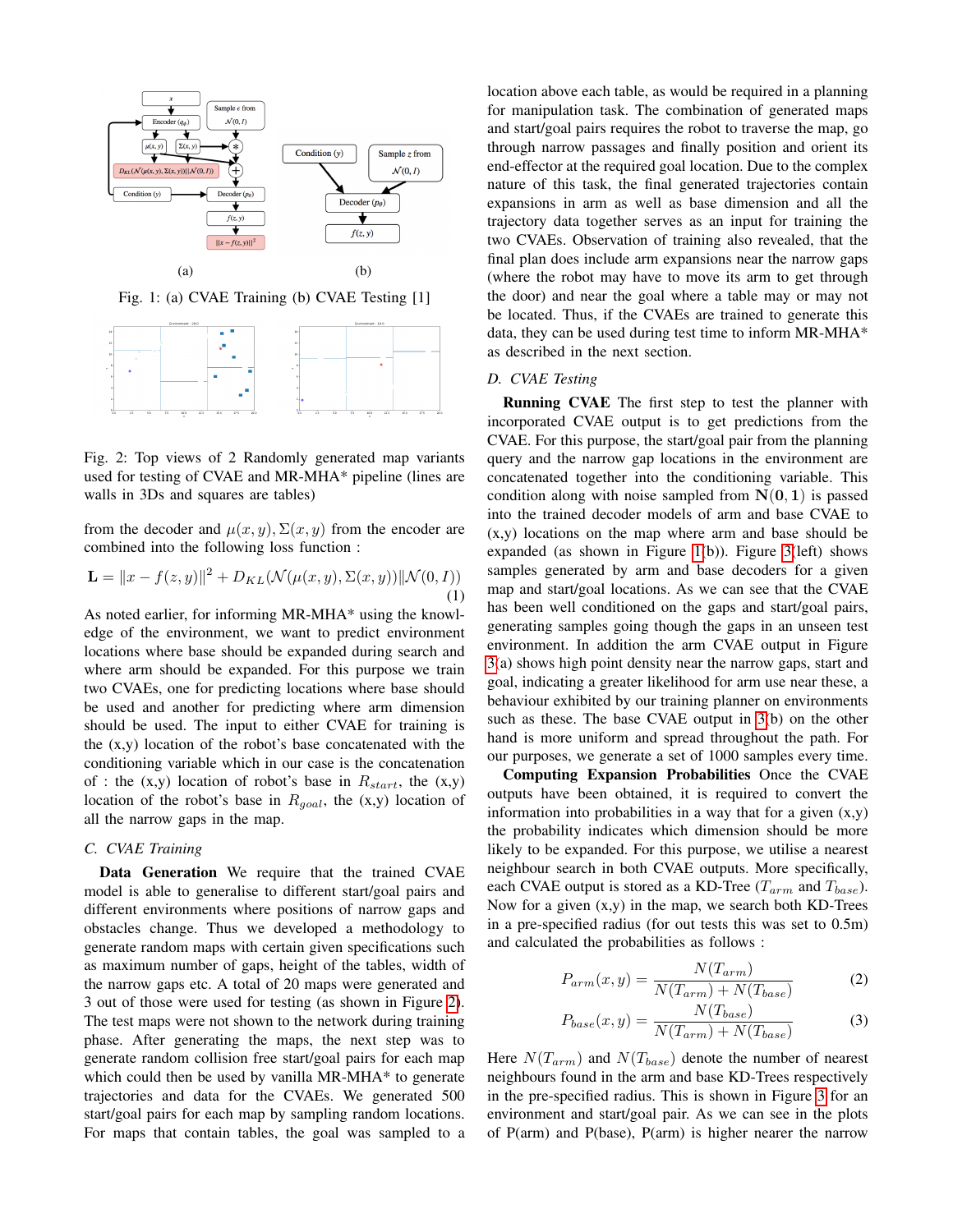<span id="page-2-0"></span>

Fig. 3: Probabilities of expanding arm or base (along the base CVAE points) obtained by using nearest neighbours on CVAE outputs

gaps and near the table at the goal while P(base) is higher in the remaining trajectory paths.

Running MR-MHA\* The last step in our algorithm is incorporating the computed expansion probabilities into MR-MHA\*. The original algorithm is designed to handle queues corresponding to multiple heuristics. The state at the top of the queues (state with min f-value) is picked for expansion in a round-robin fashion. We modify this round-robin iteration to a discrete sampling based queue selection. As shown in Figure [4,](#page-2-1) the probability of each queue depends on its existing label (arm or base) and the probability of expansion of the state at the top for that label. Thus for  $Q_1$  in Figure [4,](#page-2-1)  $p(x_1)$  will correspond to the probability  $P_{x_1}(arm)$  while for  $Q'_1$ ,  $p(x'_1)$  will correspond to  $P_{x'_1}(base)$  and so on for other queues. These probabilities are combined to create a discrete probability distribution  $Q_t$  from which a queue is then sampled to be expanded. Intuitively, we can see that this approach will automatically expand more in the arm dimension if the min f-value states in the queues have a higher  $P(arm)$  and expand more in the base dimension if the min f-value states in the queues have a higher  $P(base)$ .

<span id="page-2-1"></span>

Fig. 4: MR-MHA\* heuristic queues with expansion probabilities

#### IV. EXPERIMENTS

In order to evaluate our CVAE and planner pipeline, we tested on 3 environments similar to ones shown in Figure [2,](#page-1-1) running the planner over 300 times in total. Environment 1 and 3 had tables while 2 did not. A comparison of the original planner and the informed one we have developed can be seen in Table [I](#page-2-2) and in the [YouTube video](https://www.youtube.com/watch?v=1qIXPbPmPNw). From the results, across the 3 environments we get an average runtime improvement

**Algorithm 1** Informed MR-MHA\* with  $m$  representations and  $n$  inadmissible heuristics.

|     | and $n$ madmissible neuristics.                                                                        |
|-----|--------------------------------------------------------------------------------------------------------|
|     | 1: procedure CHOOSEQUEUE                                                                               |
| 2:  | for $i \in \{1, , n\}$ do                                                                              |
| 3:  | $r \leftarrow \text{REPID}(i)$                                                                         |
| 4:  | $s \leftarrow$ OPEN <sub>i</sub> .TOP()                                                                |
| 5:  | $Q \leftarrow P_r(s)$                                                                                  |
|     | return $i \sim Q$                                                                                      |
|     | 6: <b>procedure</b> INFORMED MR-MHA <sup>*</sup> $(m, n)$                                              |
| 7:  | $g(s_{start}) \leftarrow 0, g(s_{goal}) \leftarrow \infty$                                             |
| 8:  | OPEN <sub>0</sub> $\leftarrow \phi$ , CLOSED <sub>0</sub> $\leftarrow \phi$<br>$\triangleright$ Anchor |
| 9:  | OPEN <sub>i</sub> $\leftarrow \phi$ for $i \leftarrow 1, \ldots, n$<br>$\triangleright$ Inadmissible   |
| 10: | CLOSED <sub>i</sub> $\leftarrow \phi$ for $i \leftarrow 1, \ldots, m$<br>$\triangleright$ Inadmissible |
| 11: | for $i \leftarrow 0, \ldots, n$ do                                                                     |
| 12: | Insert $s_{start}$ into OPEN <sub>i</sub> with $KEY(s_{start}, i)$                                     |
| 13: | while $g(s_{goal}) > w_2 \cdot \text{OPEN}_0.\text{MINKEY}()$ do                                       |
| 14: | $i \leftarrow$ ChooseQueue()                                                                           |
| 15: | <b>if</b> OPEN <sub>i</sub> . MINKEY() $\leq w_2 \cdot$ OPEN <sub>0</sub> . MINKEY()                   |
|     | then                                                                                                   |
| 16: | $s \leftarrow$ OPEN <sub>i</sub> .TOP()                                                                |
| 17: | EXPAND(s, i)                                                                                           |
| 18: | for $j \leftarrow 1, , m$ do                                                                           |
| 19: | if $\text{Rep}(j) \subseteq \text{Rep}(\text{RepID}(i))$ then                                          |
| 20: | Insert $s$ in $\text{CLOSED}_j$                                                                        |
| 21: | else                                                                                                   |
| 22: | $s \leftarrow$ OPEN <sub>0</sub> .TOP()                                                                |
| 23: | EXPAND(s, 0)                                                                                           |
| 24: | Insert s in $C$ LOSED <sub>0</sub>                                                                     |
|     |                                                                                                        |

<span id="page-2-2"></span>TABLE I: Mean Reductions with 3 environments

| <b>Environment</b> | Number<br>of Expansions |      | Runtime<br>(in seconds) |      | <b>Success</b><br>Rate $(\% )$ |       |
|--------------------|-------------------------|------|-------------------------|------|--------------------------------|-------|
|                    | МR                      | I-MR | MR                      | I-MR | MR                             | I-MR  |
|                    | 3482                    | 2156 | 7.10                    | 6.57 | 90.00                          | 93.33 |
|                    | 2619                    | 2359 | 6.84                    | 5.98 | 86.67                          | 83.33 |
|                    | 3162                    | 2551 | 6.37                    | 6.72 | 83.00                          | 81.00 |

of around 5%. The reduction in number of expansions is more significant and is around 23%. The higher reduction in expansions vs runtime can be attributed to the extra time spent in KD-Tree construction and KD-Tree search done at every expansion step, which increases the runtime though overall expansions are significantly less. In addition, we also find that reduction in planning time is highly dependant on CVAE output. If the CVAE output covers points that are explored during the search and CVAE points go through the narrow gaps, the runtime reduction is significantly high. Infact, in our experiments, the maximum runtime reduction we obtained across environments was greater than 90%. This shows that this method can indeed reduce the search runtime significantly provided the CVAE output is as per search requirements. In our future work, we can improve the CVAE output by showing it more environments, thus improving the conditioning on gaps. In addition we can train the CVAE not just on the final planner generated trajectory but in general on the states that were "good" expansions for base and arm individually.